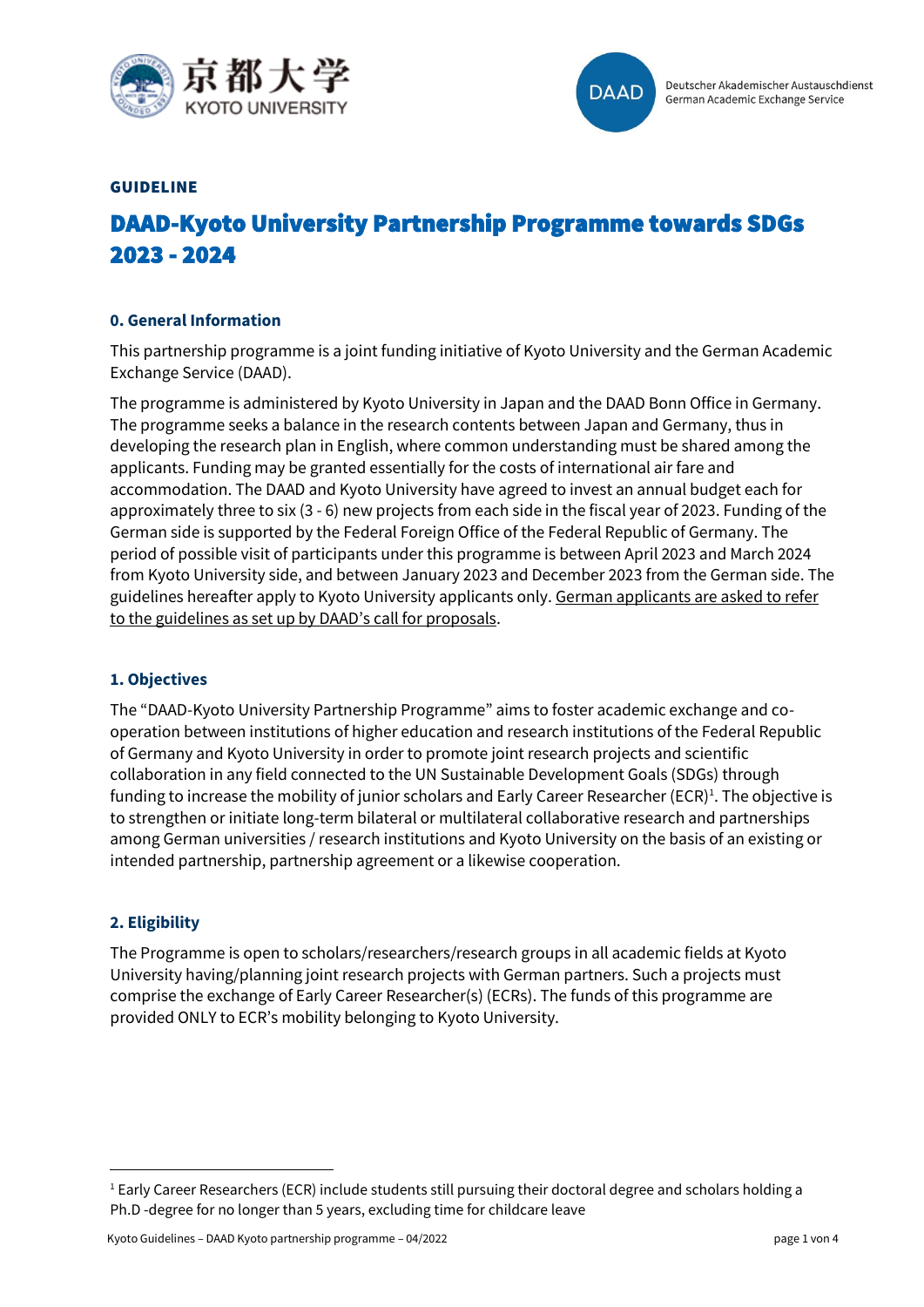



## **3. Supported mobility scheme**

**Type 1:** Mutual ECRs' mobility between a German university / research institution and Kyoto University (Two-ways: ECRs exchanged between KU and German Research Groups)

**Type 2:** Sharing ECR(s)' mobility from Kyoto University to a German university / research institution (One-way: KU ECR(s) to German Host Research Group)

**Type 3:** Sharing ECR(s)' mobility from a German university / research institution to Kyoto University (One-way: German ECR(s) to KU Host research Group)

Funding is available for payment of, for example, international air fare, accommodation costs, registration fee for participating symposium and conference, and necessary consumables. A fund of maximum of 1, 000,000 Yen may be granted to a Kyoto University applicant. Basic costs for persona expenses, equipment and books cannot be supported, and any of these must be provided from other sources when necessary. Salaries and side costs / additional costs cannot be funded, either. In the case of university teachers, the participants in the exchange must be paid by their home institutions even during the period of the visit. Participants have to take out travel insurance on their own behalf.

Supports available through this program will also include consulting by Kyoto University's university research administrators (URAs) in both Kyoto and European Centre in Heidelberg, as well as by staff in DAAD Tokyo, to facilitate connection for grant recipient with relevant academic communities, provide information about appropriate funding opportunities from Japan, Germany and other international agencies.

## **4. Application Process**

An applicant in Kyoto University and his/her German partner are asked to mutually negotiate, and submit a common application form (Project Description) to Kyoto University Research Administration Office and DAAD, respectively. Funding by Kyoto University is available for the project for up to one year.

Applicants from Kyoto University must submit their application form (Project Description) to the Kyoto University Research Administration Office (KURA) via e-mail a[t aida@kura.kyoto-u.ac.jp.](mailto:aida@kura.kyoto-u.ac.jp)\* The applicant may be basically any scholar/researcher/ECR at Kyoto University as long as having a qualification to belong to Kyoto University until 31 March 2024. Deadline for submission of applications for the fiscal year 2023 is September 15, 2022. Funding from the Kyoto University will start on April 1, 2023, and on January 1, 2023 from DAAD.

**Download the application form:** <https://www.kura.kyoto-u.ac.jp/en/support/ekkyo/aida/>

For further information, please contact Kyoto University at <aida@kura.kyoto-u.ac.jp>.

(For German applicants: contact Mr. Martin Müller at <m.mueller@daad.de>.)

\*Applicants are required to submit a common application as follows:

| Mobility Type | Submit application forms to $ $ Submit application forms to<br>Kyoto University via email | <b>DAAD via the DAAD portal</b> |
|---------------|-------------------------------------------------------------------------------------------|---------------------------------|
| Type 1        | Required                                                                                  | Required                        |
| Type 2        | Required                                                                                  | <b>Not Required</b>             |
| Type 3        | Required                                                                                  | Required                        |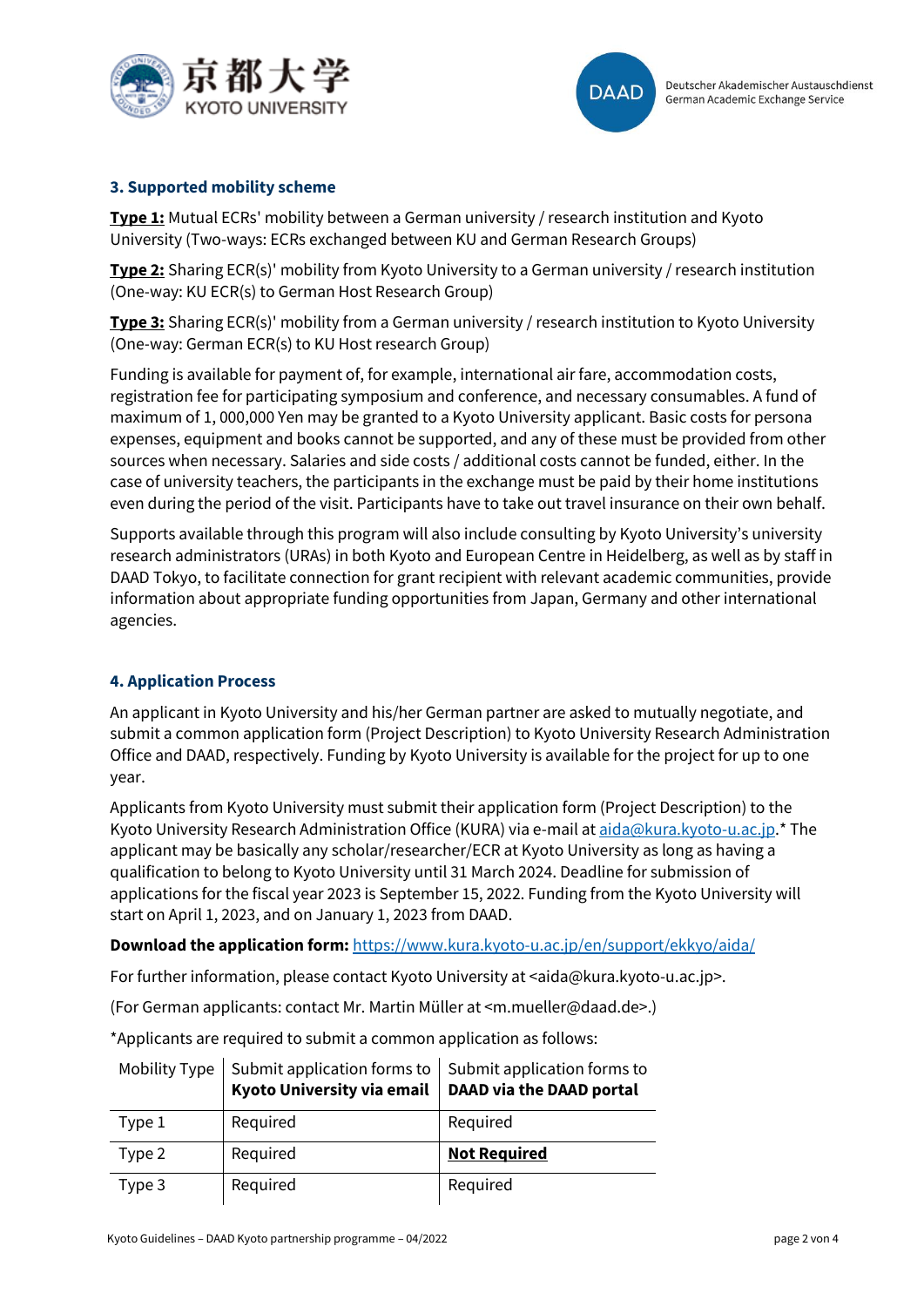



# **5. Selection Criteria**

- Relationship of the project to the Programme objectives (as per the impact analysis structure) and results-oriented planning using indicators that meet the SMART criteria<sup>2</sup>.
- The need to spend on requested measures
- Scientific value of the research.
- Benefits of the exchange of doctoral students and junior researchers for the development of a joint network with the chosen partners.
- Convincing concept with regards to the enhancements planned for the established or reinforced scientific network of the partners (short term outcomes).
- Added value of the project in respect to a long-term bilateral or multilateral co-operation towards UN Sustainable Development Goals.

## **6. Obligations**

The applicant of an adopted project, i.e. the recipient of the fund, has the following obligations. If s/he does not honestly fulfill the following obligations or does not execute the research project as planned (except for modifications of the project that are necessary to accomplish better results), the award status may be rescinded. We may also demand that disbursed funds be returned.

(1) The recipient must comply with all of relevant laws and rules within the university including security export control etc.

(2) The recipient must execute the budget by 31 March 2024. It is not possible to carry over the budget to next fiscal year of 2024 in Japan.

(3) The recipient must accommodate inquiries or requests for meetings by KURA staffs on the progress status of his/her research, etc. during or after the support period.

(4) The recipient must submit an achievement report on his/her research results. Report will be posted at KU website.)

- Reports by Exchange Students and Junior Scholars (in English) <https://www.oc.kyoto-u.ac.jp/exchange/aida/en/>
- Reports by Exchange Students and Junior Scholars (in Japanese) <https://www.oc.kyoto-u.ac.jp/exchange/aida/>

If applicant wishes to have a premium support by URA from KURA office, please contact [aida@kura.kyoto-u.ac.jp](mailto:aida@kura.kyoto-u.ac.jp) before submission of an application form.

<sup>2</sup> SMART\* stands for "Specific, Measurable, Attainable, Relevant and Time-bound". \* See 'Guide to Resultsoriented Project Planning and Monitoring' Chapter 2 for more detail.